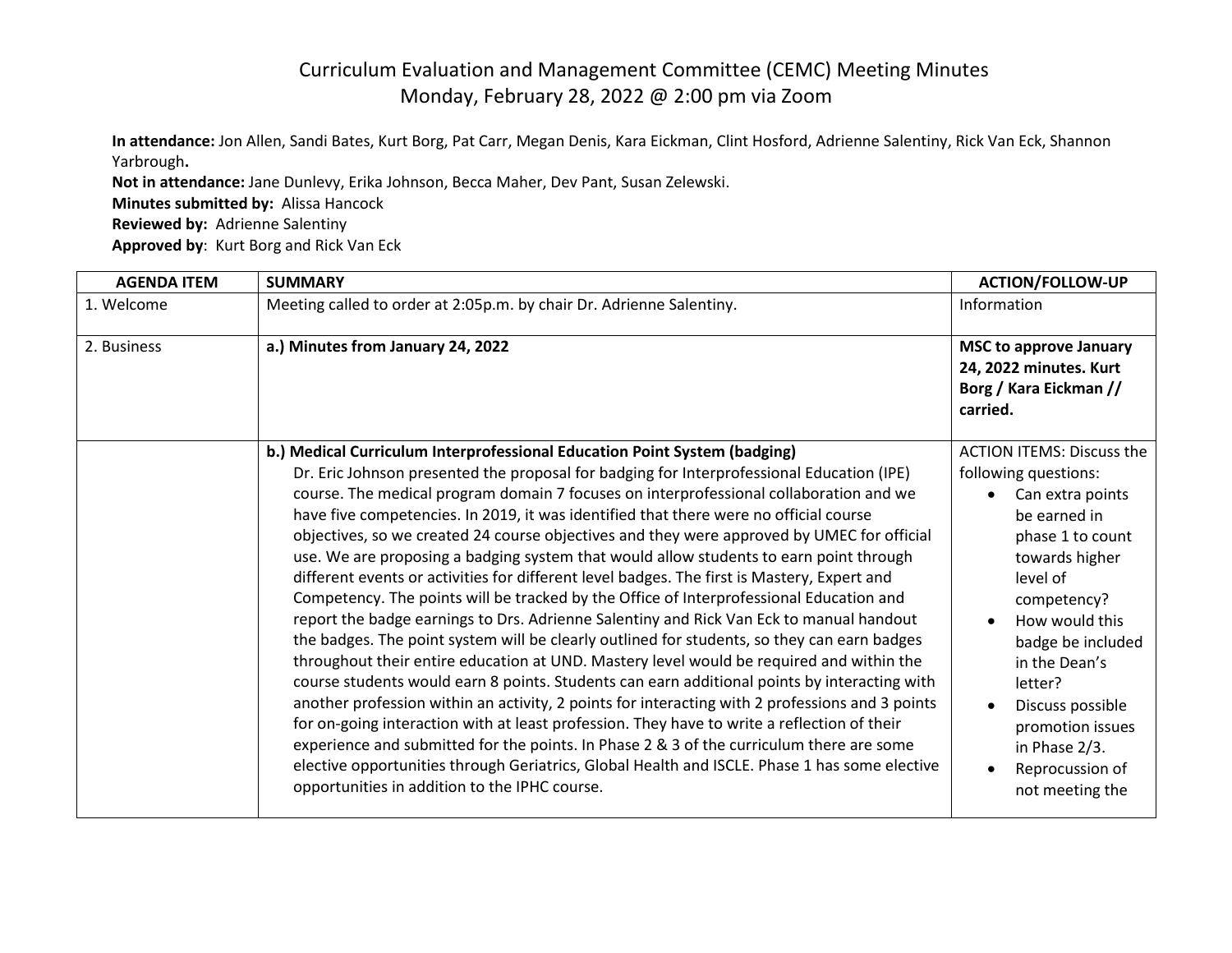## Curriculum Evaluation and Management Committee (CEMC) Meeting Minutes Monday, February 28, 2022 @ 2:00 pm via Zoom

| Discussion how points are earned if there are extra simulations with other departments. The     | minimum                    |
|-------------------------------------------------------------------------------------------------|----------------------------|
| Office of Interprofessional Education don't want to run all activities, but just be the central | requirement?               |
| tracking system. However, we need think through how many points students can earn in            |                            |
| phase 1 to leave some room for them to earn points in Phase 2 & 3 also with their PharmD        |                            |
| match colleague or other students from other programs at their clinical site. Students can      |                            |
| earn additional points in phase 1 if there are extra simulations with other departments but     |                            |
| would count towards a higher level. We also need to work out how this will be included in       |                            |
| the Dean's Letter and what would happen if a student does not meet the required level. This     |                            |
| is separate from clerkships but students need to earn one point in phase 2 and phase 3 and if   |                            |
| they do not MSAPC would have to look at that before they promote students to the next           |                            |
| phase. We do plan to send reminders and tips to helps students be successful with meeting       |                            |
| the minimum requirements.                                                                       |                            |
|                                                                                                 |                            |
| c.) Curriculum Whitepaper Training                                                              | Information                |
| The training for this committee should be after we approve the timeline for reporting.          |                            |
|                                                                                                 |                            |
| d.) Reporting Procedure and Timeline Draft                                                      | <b>ACTION ITEM:</b>        |
| Reviewed and updated dates for phase 1 & 2 for class of 2024 and we will confirm dates with     | Adrienne Salentiny and     |
| Susan Zelewski for when phase 2 official starts curriculum 2.0.                                 | Rick Van Eck will clean up |
|                                                                                                 | the report timeline and    |
| The Curriculum as a Whole Report for AY21-22 will be units 1-5 for curriculum 2.0, since that   | have Jane Dunlevy and      |
| is what we will continuing with going forward. Then for AY 22-23 the report will include units  | Susan Zelewski review as   |
| 1-8 for the class of 2025, to show an entire year for a single cohort.                          | well.                      |
|                                                                                                 |                            |
| The building of a report takes about a month from when the curriculum ends. And we are          |                            |
| planning to have the Curriculum as a Whole Report to UMEC in mid-August for the                 |                            |
| curriculum retreat on September 8, 2022.                                                        |                            |
|                                                                                                 |                            |
| Phase Report should also be for the same cohort as the curriculum as a whole report uses        |                            |
| and those deadlines will be reviewed and discussed with Drs. Jane Dunlevy and Susan             |                            |
| Zelewski.                                                                                       |                            |
|                                                                                                 |                            |